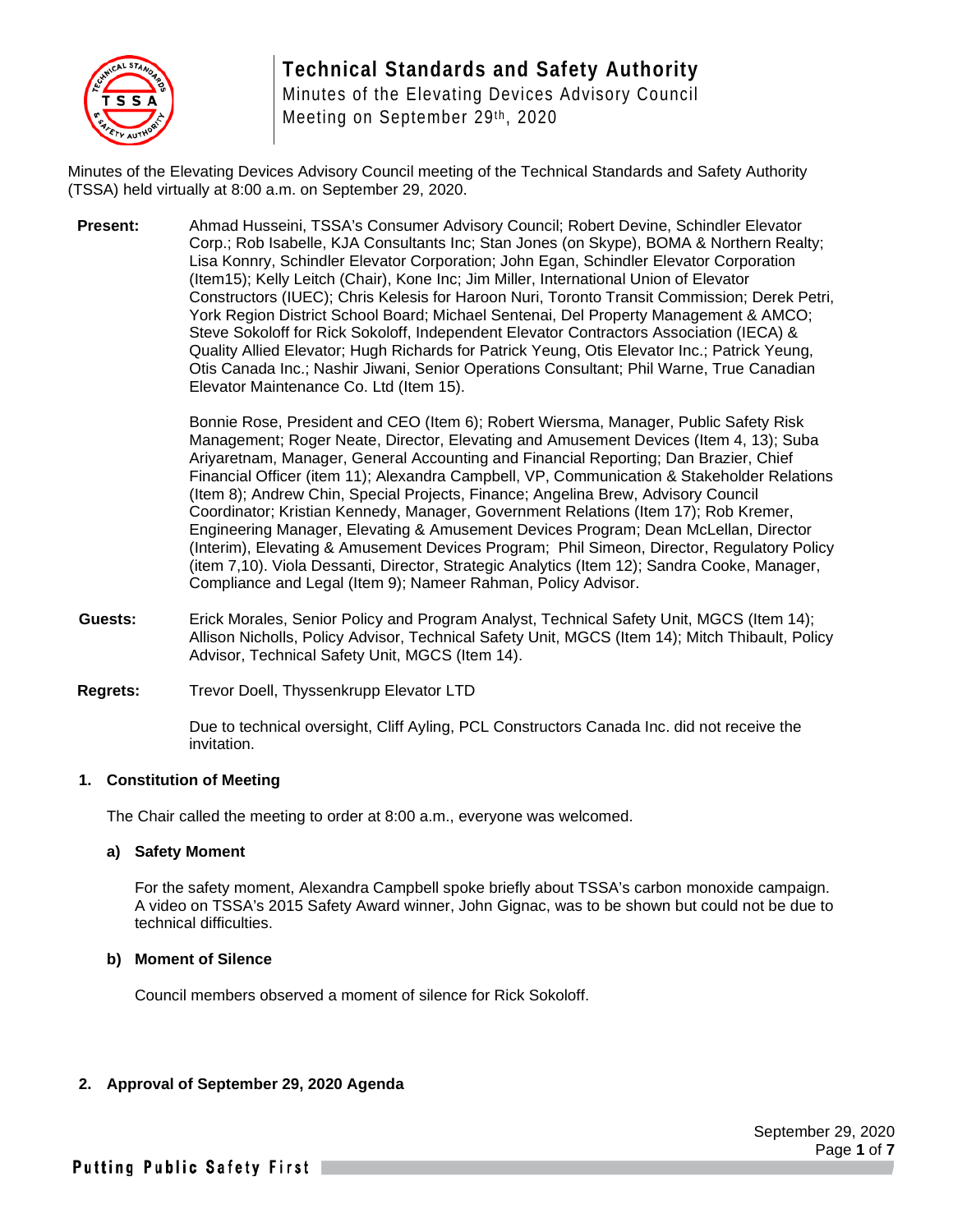

Council approved the agenda of as presented. The Chair advised that the Council welcomes TSSA engagement and encouraged members to put items forth for the agenda topics for subsequent meetings.

#### **3. Approval of February 19, 2020 minutes**

Council approved the minutes as presented.

#### **4. Review of Action Items from Last Meeting**

R. Neate noted that all action items were accounted for in the minutes and the appendices attached to the minutes.

There were no questions or comments from Council.

#### **5. Chair's Update**

K. Leitch spoke to this item, advising that he submitted his annual report to TSSA and treated it as a consent item.

There were no questions or comments related to his report.

#### **6. TSSA President & CEO's Report**

B. Rose provided a brief overview and opened the floor to questions. A. Husseini sent a York Region news clipping to the Chair about new physical distancing requirements during COVID-19. B. Rose said she would be keen to hear more information on the impact of the pandemic on the industry. K. Leitch said particularly in residential buildings they are working on health and safety solutions in response to the pandemic but commented that the sector is in this for the long-haul as far as the elevating devices fleet is concerned. R. Neate commented that he has spoken to some members about the issue of the pandemic in relation to the elevating devices sector.

#### **7. Outcome-Based Regulator**

P. Simeon spoke to this item and provided Council with an update on the progress being made on TSSA's transformation to becoming an outcome-based regulator.

H. Nuri noted that the compliance support and inspection report samples that are visual are easier to follow. He pointed out that a building owner who knows little about the equipment would benefit from this visual graphic format.

The Council was informed that a working group will be struck for the escalator compliance standard. For the working group, P. Simeon indicated that the ED program will be working to collect names of potential participants. He gave a sense of the time commitment, which will take approximately six hours. R. Neate will coordinate member recruitment. TSSA would like to have a working group composed in approximately two weeks.

**Action**: R. Neate to seek members for the working group on the escalator compliance support.

#### **8. Stakeholder Engagement**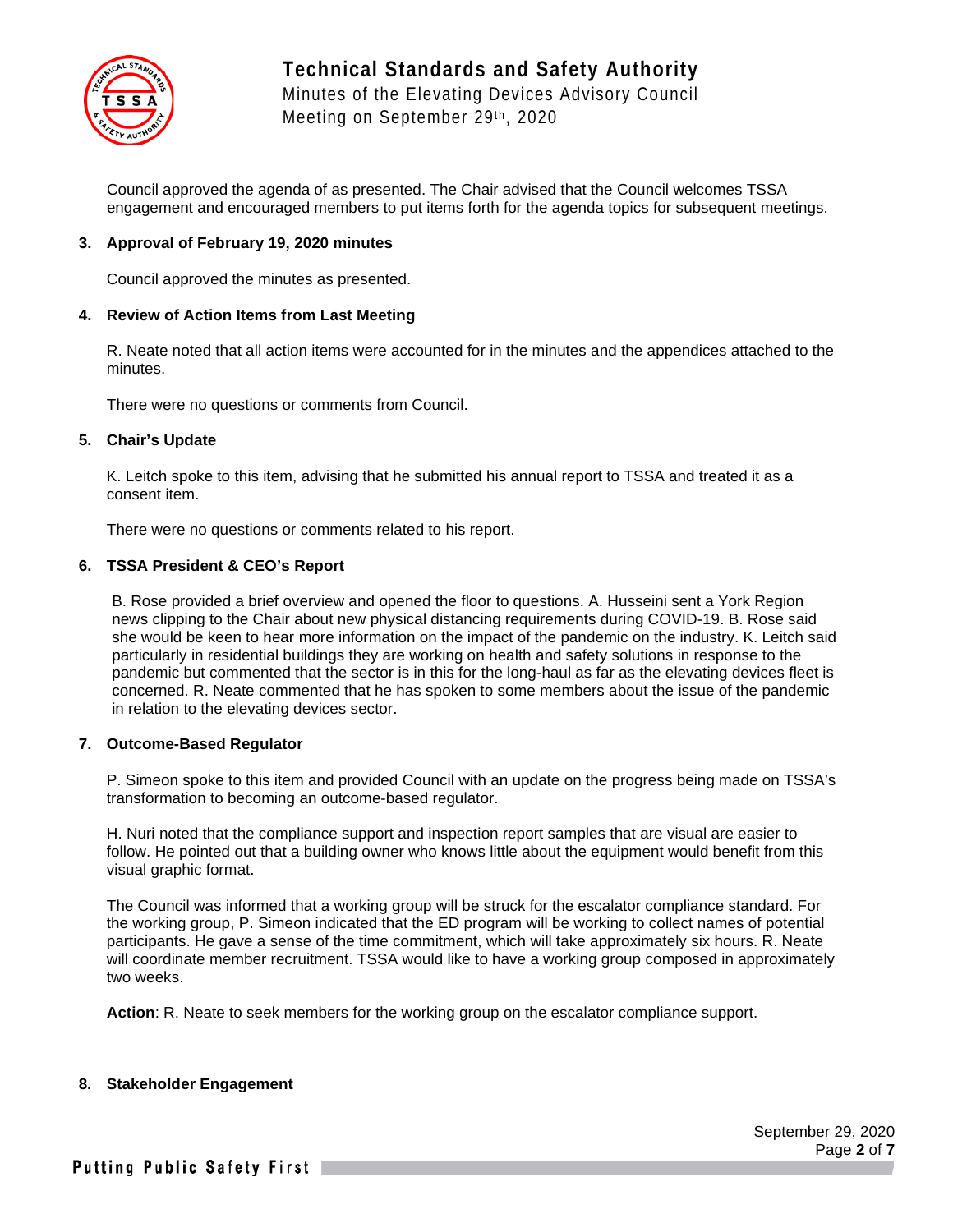

A. Campbell detailed the need for review of the advisory council Terms of Reference (TOR). She then went into the key findings of the TOR review.

The Chair said the Field Advisory Committee (FAC) contribution to TSSA is key. The name of it may change, but he emphasized that engagement is very strong through FAC. A. Campbell asked what works so well in FAC, because some TSSA Risk Reduction Groups do not work well. J. Egan said FAC is wellattended, with 80 per cent representation across segments, active discussion, good feedback on the review process and execution of action items post-meeting. J. Egan noted that a thorough review was done of FAC's TOR and he has no objection to membership limits. On member limits on advisory councils, one of the revisions A. Campbell detailed, the Chair agreed with the idea that council members can be considered for continued membership after two terms only if no other new, qualified stakeholders are interested in joining the council.

#### **9. Ombudsman Update**

S. Cooke gave an update, noting that from May 1, 2019 to April 30, 2020, the Ombudsman Office received 145 external contacts and 18 internal contacts. There were eighteen reported cases in FY2020. All cases were addressed and closed. Although the Whistle Blowing service was primarily designed to confidentially report alleged TSSA wrongdoings, it has had the added benefit of providing an independent external service so that persons can confidentially and securely report alleged wrongdoings by parties regulated by TSSA. Sixteen of the eighteen cases pertained to regulated parties and the remaining two concerned TSSA employees. S. Cooke offered to do presentations to industry.

There were no questions or comments related to S. Cooke's report.

#### **10. CAD Update**

P. Simeon spoke to what is guiding the CAD review. He went through the five fundamental objectives, including a standardized approach and process across TSSA, alignment with other provinces through the adoption of national codes, minimized Ontario only amendments, effective participation on national code committees and responsive implementation timelines. He then walked through the CAD amendment timeline.

The Chair asked when the code will get adopted. R. Neate said R. Kremer is working toward the latest code, the 2019 code. R. Kremer noted the language in the CAD amendment is being drafted. P. Simeon added that once this version is adopted, TSSA can proactively plan so that once national codes are published, TSSA can be ready after that to adopt sooner and be more responsive. R. Kremer noted that he mentioned at the last FAC that TSSA is working on the latest CAD amendments. He added that he wants less CAD text and more national code text going forward.

#### **11. Business Model Update**

D. Brazier treated this as a consent item but spoke to how TSSA modified the business model approach after consultation. TSSA's fees were revisited and revised for elevators so that the fees for each category aligned more closely with the five-year historical averages. Additionally, D. Brazier drew attention to the next steps of the business model, noting in particular that the new fee structure effective date is early 2021.

P. Warne noted the concern of contractors about an increase in contractor registration fees. He asked if there was any feedback on the increases from contractors. D. Brazier said there were discussions about it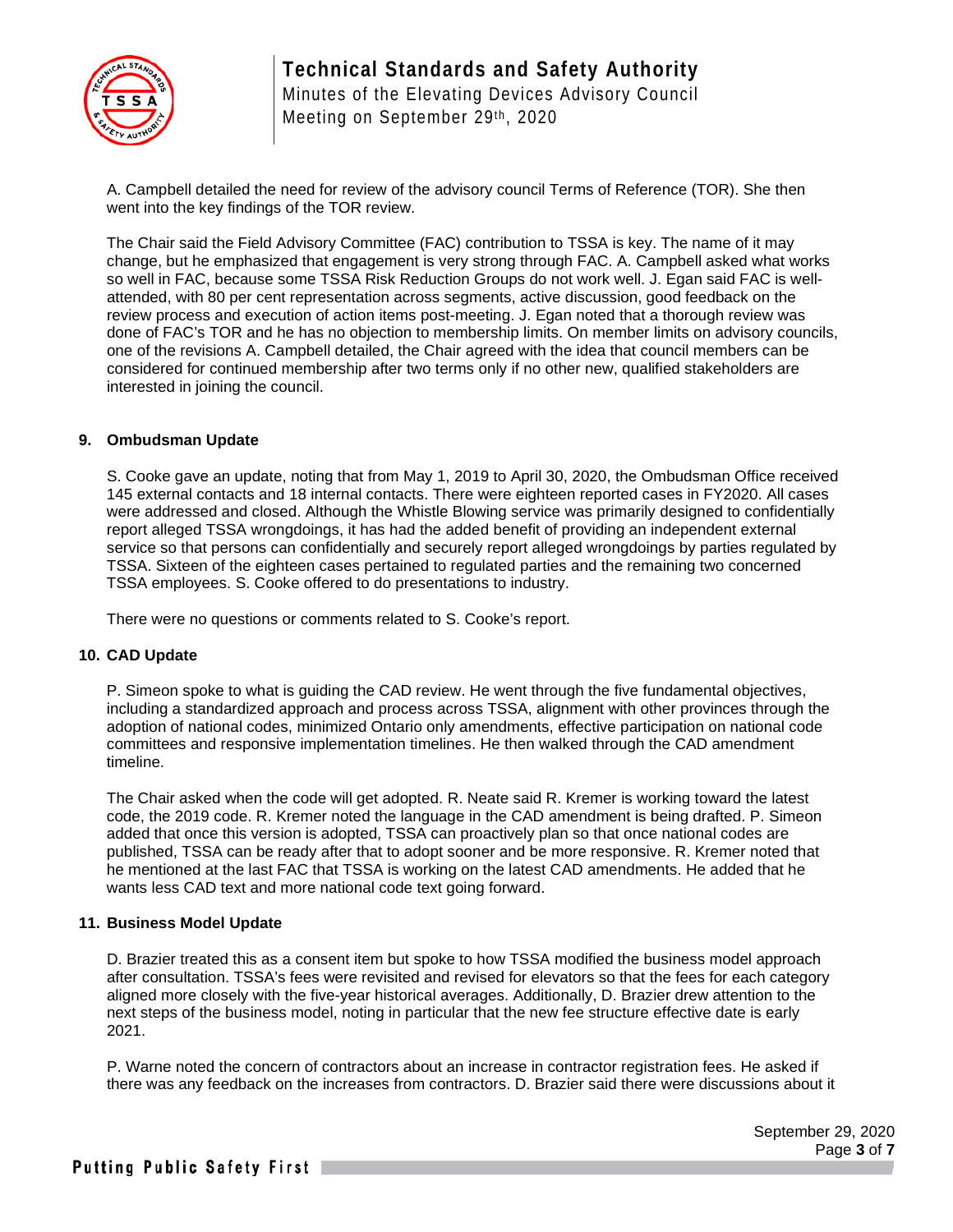## **Technical Standards and Safety Authority**



Minutes of the Elevating Devices Advisory Council Meeting on September 29th, 2020

and those have not wrapped up yet. Right now, it is a very low fee, and TSSA has heard it is a significant increase. TSSA is trying to scale it to contractor size, noting that it is critical for regulated entities to pay for the safety infrastructure on the basis of size. H. Nuri asked if there is a roadmap on where TSSA would like to be and how it will evaluate success in the future, say 2-5 years. D. Brazier replied that the new business model will allow for more flexibility; it will allow TSSA to reduce high risk devices in the province. That will in turn reduce harms. The business model will help TSSA move activities toward safety risks designed to address high-risk safety services.

S. Jones said owners are missing-in-action from the meeting, as not enough of them attended, so TSSA should circle back and have a regroup about the fee structure changes. Overall, S. Jones commented, the feeling was that owners would have cost increases. Many stakeholders felt that if it resulted in a more streamlined system and improved safety, everyone would be fine with the cost increases. He listed several industry concerns from his sector. The risk model is not clearly understood, and cross-subsidization continues. The Chair added that there is a feeling that TSSA had not made a clear connection but made a leap of faith to a new regulatory model. D. Brazier recommended a follow-up meeting so TSSA can clear up the details. He added that higher-risk players will be paying more; they will get extra inspections, which means higher fees. B. Rose added that the Council should think back to the outcome-based regulator presentation for information about how the risk-model aligns up with the business model.

L. Konnry said there was no connecting back with contractors by TSSA. She said the fee change is not going to go well, and everyone is being hit financially during the COVID-19 pandemic. An increase in fees is going to be seen as very insensitive. It is going to hit contractors, who are going to pass on to users. She wondered if there is an opportunity to revisit the business model changes. The Chair said that for the record, the industry never heard back until A. Campbell responded the day prior to the meeting. There has never really been closure, other than saying fees will go up ten-fold, he added. D. Brazier offered to put something in writing. He reiterated that fees are not going up; it is a revenue-neutral fee structure change. A. Campbell added that this council meeting was important to have first – the outcome-based regulator presentation was important to understand where TSSA is going, so hopefully, this is starting to answer council members questions. TSSA will commit to expanding an understanding of those connections.

J. Egan added that a response to their letters would be appropriate. S. Jones asked if it is time-sensitive and if they need to move ahead soon. D. Brazier recommended we should connect fairly soon. S. Jones asked if it is safe to say that the Ministry is aware of the feedback from owners and contractors. D. Brazier said TSSA put industry concerns in the business case to the Minister. A. Campbell said other sectors are generally supportive. Even this industry appears able to accept it. The Chair said clear responses back to sector to close the loop will be helpful. He repeated that this is a bit of a leap of faith, but industry shares the principle behind it.

#### **12. Safety & Compliance Report**

R. Wiersma presented this item as an alternate for V. Dessanti. He walked through the key data points in the report. He spoke to a rise in incidents that TSSA is monitoring on elevators. Reporting has done much to explain good data on escalators, which is also confirmed in high risk results in hospitals, which have a strong reporting culture.

The Chair said he is happy to see escalator reporting similar to reporting levels in the industry. On high risk versus low risk, he commented that there is a disconnect on what is high risk in the presentation. The Chair also asked about user behavior, especially on escalators. R. Wiersma commented that most risk TSSA sees is from user behavior. R. Isabelle asked if TSSA has data from other provinces so it can compare with other provinces. R. Wiersma said a like-for-like comparison is difficult: executing and scheduling inspections is different in other jurisdictions. TSSA has not made a comparison with other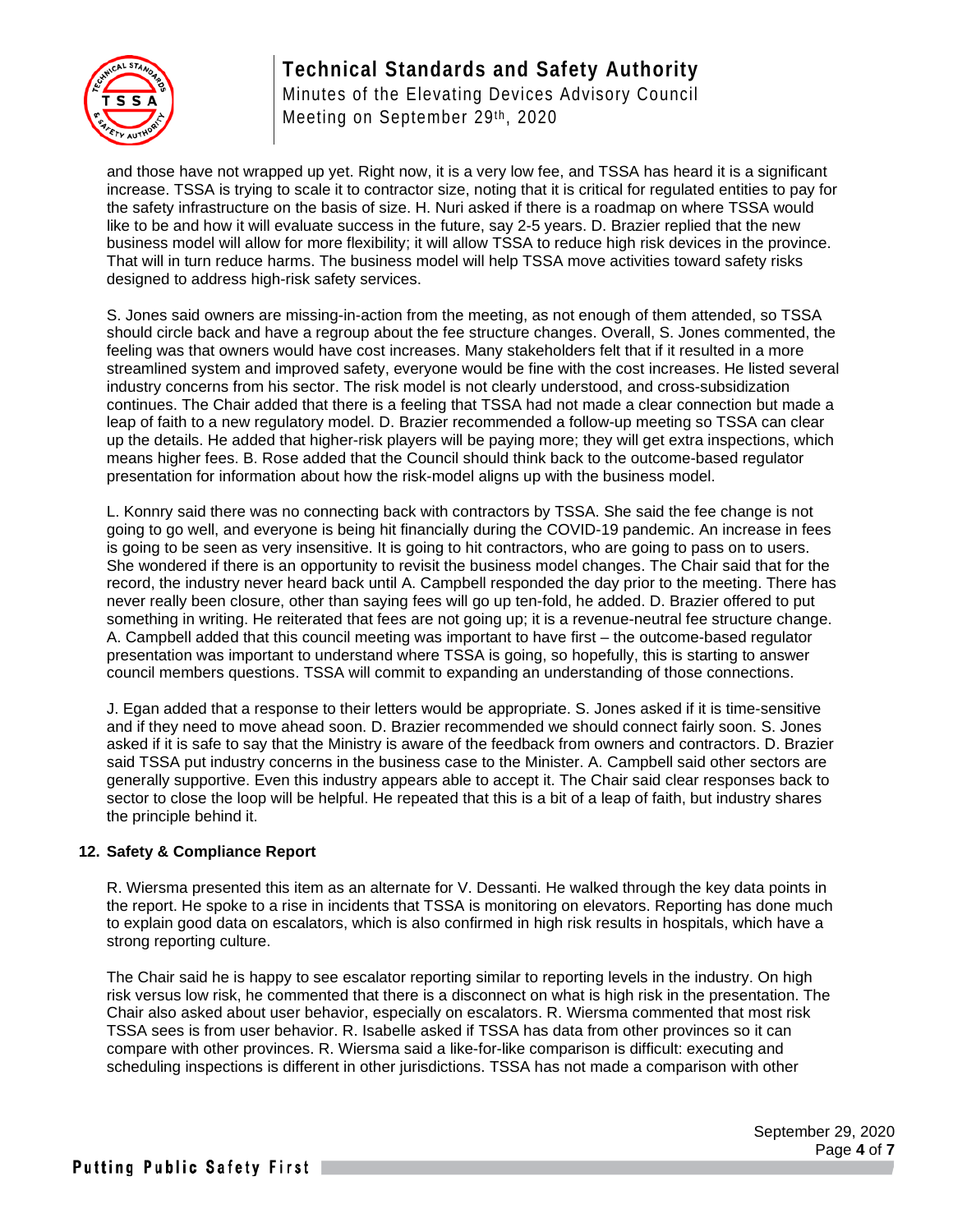

## **Technical Standards and Safety Authority** Minutes of the Elevating Devices Advisory Council Meeting on September 29th, 2020

jurisdictions – maybe something TSSA can look into. R. Isabelle added that he is aware of four different approaches in several provinces. R. Wiersma said he will take it away for consideration.

#### **(b) COVID learnings**

R. Neate spoke to this item. First, the key learning was communication with staff and industry. Changes to processes were instituted, and TSSA phoned ahead to sites. D. MacLellan said inspectors have noticed there is not much social distancing and personal protective equipment (PPE) at construction sites. He recommended industry connect with their contacts about health guidelines. The Chair said their contractors are anxious on construction sites and that industry can only make sure front-line teams are fully supported.

J. Miller commented that he had seen sites following guidelines completely, others had no Personal Protective Equipment (PPE) or followed protocol. S. Jones said one learning experience was rotating elevators. The Chair said that despite company protocols, technical staff are running up against variations on sites. R. Isabelle said technologies are coming online to deal with the pandemic, such as non-touch devices. He asked if this is a time to scale back barriers to new innovations, including one that TSSA declared was a pinching hazard. Devices may not be perfect, but maybe TSSA should relax barriers blocking certain technologies.

#### **13. Incidents/Issues Report**

R. Neate reported that there have been no major incidents or issues.

#### **14. Ministry of Government & Consumer Services Update**

The Ministry treated its report as read.

#### **a) Elevator Availability Update**

The Ministry spoke to administrative monetary penalties and data collection regulations that are in the works. It was mentioned that consultations were undertaken; the Ministry is reviewing the feedback and will follow-up with some responses and follow-up questions. The Chair commented that at a time when everyone is trying to streamline administration, the data collection approach being pursued will add costs to industry. P. Warne asked about owner education. A. Nicholls added that her colleague, D. Bosnjak is working on the education and outreach file. P. Warne said other Council members may not be aware of the initiative, so A. Nicholls explained that the education file is part of the Cunningham report and is about educating property managers and the public about contracts. K. Kennedy offered to circulate D. Bosnjak's contact information to council members.

#### **15. Field Advisory Committee Update/ CECA update**

J. Egan gave an overview of the last FAC meeting. FAC worked on the CAD amendment, several industry items and the impact of COVID-19 on various aspects of the sector. The minutes are available, which he will submit to the Council for review.

There was no CECA update. D. MacLellan expects an update at the next meeting.

#### **16. Questions and Other Business**

There were no questions or other business.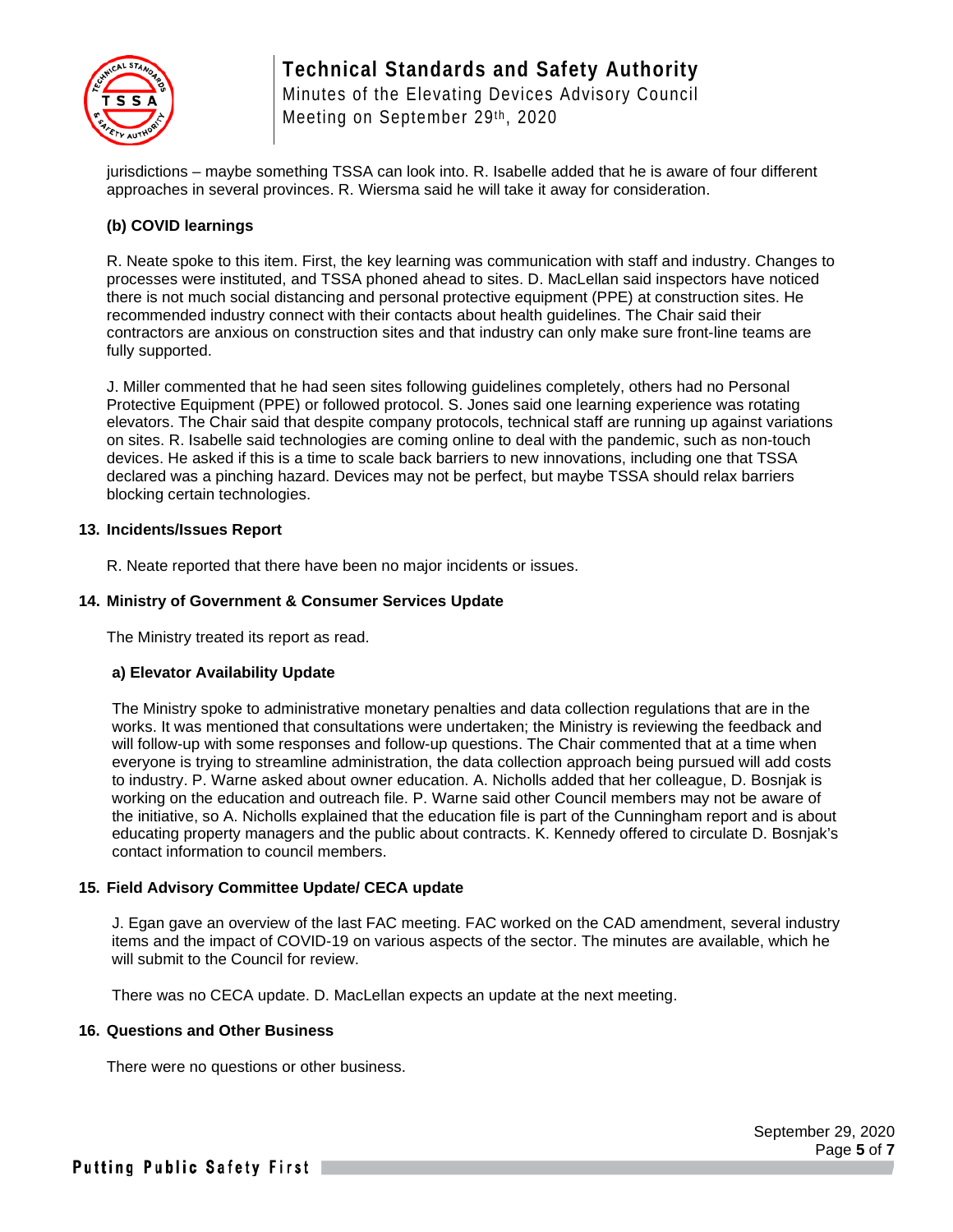

#### **17. Council Administration**

#### **a. Membership renewal – Patrick Yeung**

H. Richards indicated that P. Yeung wishes to renew. He was unable to attend.

**Action**: A. Brew to update the membership list accordingly.

#### **b) Advisory Council Portal**

K. Kennedy provided background and an overview of the options for a council portal or for sticking to the status quo of using email and Outlook calendars for meeting coordination.

The Chair said he has had no problems using Outlook alone. TSSA staff are responsive via email, and he sees no benefit of a portal. He does not recommend TSSA take on new initiatives, like a portal. S. Jones said existed communications are satisfactory.

#### **18. Adjournment**

The meeting adjourned at approximately 1:05 p.m. Council held a Council-only in-camera session without TSSA staff or guests.